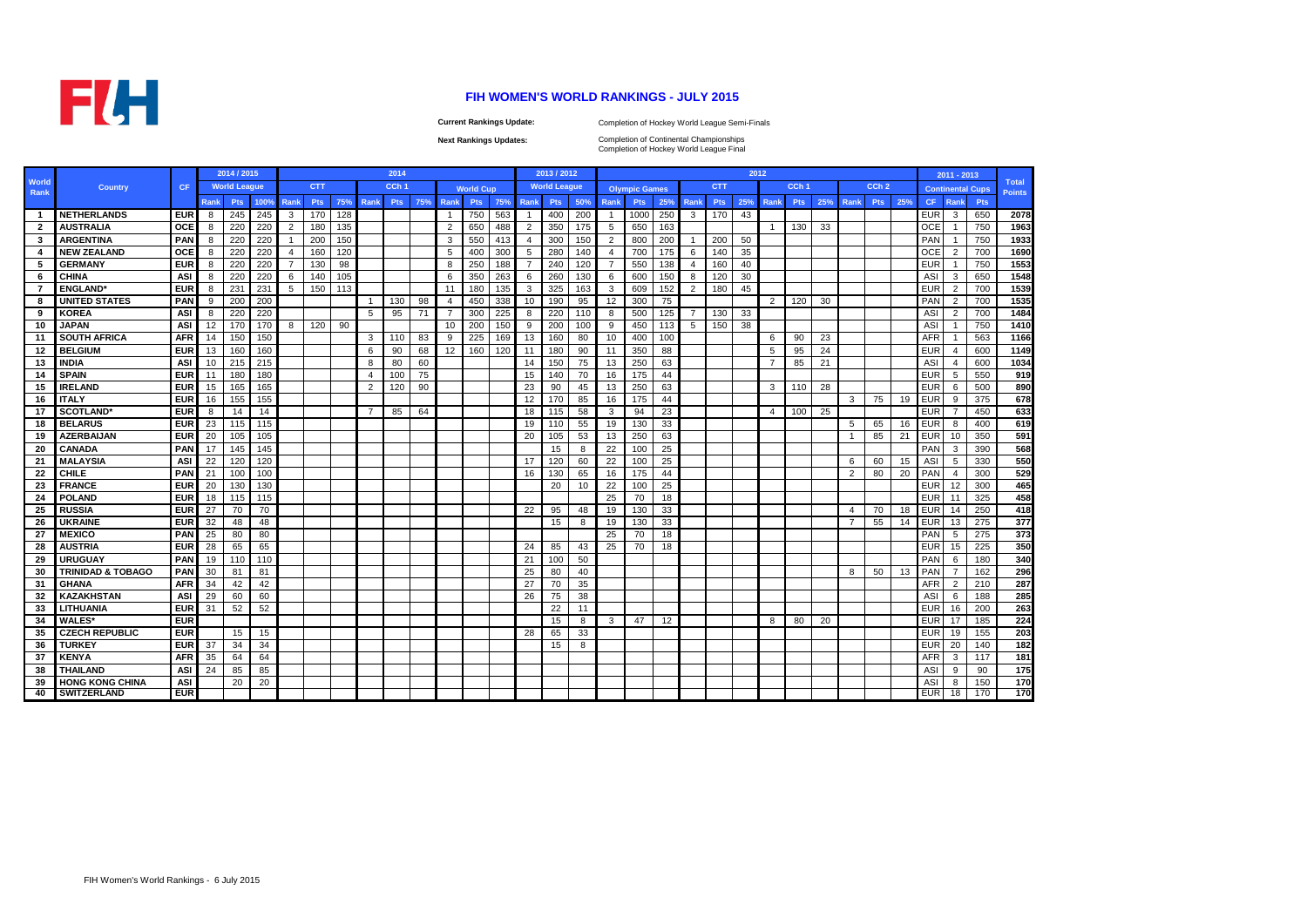| -41 | <b>CHINESE TAIPEI</b>     | <b>ASI</b> |    |    |    |  |  |  |  |    |    |    |  |  |  |  |  |  | ASI        |                | 169 | 169             |
|-----|---------------------------|------------|----|----|----|--|--|--|--|----|----|----|--|--|--|--|--|--|------------|----------------|-----|-----------------|
| 42  | <b>GUYANA</b>             | <b>PAN</b> |    |    |    |  |  |  |  |    | 20 | 10 |  |  |  |  |  |  | PAN        | 8              | 144 | 154             |
| 43  | <b>CUBA</b>               | PAN        |    |    |    |  |  |  |  |    |    |    |  |  |  |  |  |  | PAN        | 9              | 135 | 135             |
| 44  | <b>SINGAPORE</b>          | <b>ASI</b> | 36 | 36 | 36 |  |  |  |  |    | 15 | 8  |  |  |  |  |  |  | ASI        | 10             | 84  | 128             |
| 45  | <b>SLOVAKIA</b>           | <b>EUR</b> |    |    |    |  |  |  |  |    |    |    |  |  |  |  |  |  | <b>EUR</b> | 21             | 125 | 125             |
| 46  | <b>TANZANIA</b>           | <b>AFR</b> |    | 15 | 15 |  |  |  |  |    |    |    |  |  |  |  |  |  | <b>AFR</b> | $\overline{4}$ | 108 | 123             |
| 47  | <b>BARBADOS</b>           | PAN        |    | 25 | 25 |  |  |  |  |    | 15 | 8  |  |  |  |  |  |  | PAN        | 10             | 88  | 120             |
| 48  | <b>SRI LANKA</b>          | ASI        |    | 25 | 25 |  |  |  |  |    | 20 | 10 |  |  |  |  |  |  | ASI        |                | 78  | 113             |
| 49  | <b>BRAZIL</b>             | PAN        |    |    |    |  |  |  |  | 29 | 60 | 30 |  |  |  |  |  |  | PAN        |                | 81  | 111             |
| 50  | <b>GREECE</b>             | <b>EUR</b> |    |    |    |  |  |  |  |    |    |    |  |  |  |  |  |  | <b>EUR</b> | 22             | 110 | 110             |
| 51  | <b>DOMINICAN REPUBLIC</b> | <b>PAN</b> | 33 | 45 | 45 |  |  |  |  |    |    |    |  |  |  |  |  |  | PAN        | 14             | 63  | 108             |
| 52  | <b>BULGARIA</b>           | <b>EUR</b> |    |    |    |  |  |  |  |    |    |    |  |  |  |  |  |  | <b>EUR</b> | 23             | 95  | 95              |
| 53  | <b>NIGERIA</b>            | <b>AFR</b> |    |    |    |  |  |  |  |    | 15 | 8  |  |  |  |  |  |  | <b>AFR</b> | 5              | 77  | 85              |
| 54  | <b>FIJI</b>               | OCE        |    | 15 | 15 |  |  |  |  | 30 | 56 | 28 |  |  |  |  |  |  | OCE        | 3              | 36  | 79              |
| 55  | <b>ZIMBABWE</b>           | <b>AFR</b> |    |    |    |  |  |  |  |    |    |    |  |  |  |  |  |  | <b>AFR</b> | 5              | 77  | $\overline{77}$ |
| 56  | PARAGUAY                  | <b>PAN</b> |    |    |    |  |  |  |  |    |    |    |  |  |  |  |  |  | PAN        | 12             | 75  | 75              |
| 57  | <b>JAMAICA</b>            | PAN        |    | 17 | 17 |  |  |  |  |    |    |    |  |  |  |  |  |  | PAN        | 15             | 56  | 73              |
| 58  | <b>PAKISTAN</b>           | <b>ASI</b> |    |    |    |  |  |  |  |    |    |    |  |  |  |  |  |  | ASI        | 12             | 72  | 72              |
| 59  | <b>PAPUA NEW GUINEA</b>   | <b>OCE</b> |    | 25 | 25 |  |  |  |  |    | 23 | 12 |  |  |  |  |  |  | OCE        | $\overline{4}$ | 33  | 70              |
| 60  | <b>BERMUDA</b>            | PAN        |    |    |    |  |  |  |  |    |    |    |  |  |  |  |  |  | PAN        | 13             | 69  | 69              |
| 61  | <b>SAMOA</b>              | OCE        |    | 15 | 15 |  |  |  |  |    | 22 | 11 |  |  |  |  |  |  | OCE        | 3              | 36  | 62              |
| 62  | <b>PUERTO RICO</b>        | PAN        |    | 18 | 18 |  |  |  |  |    |    |    |  |  |  |  |  |  | PAN        | 16             | 19  | 37              |
| 63  | <b>VENEZUELA</b>          | PAN        |    |    |    |  |  |  |  |    | 23 | 12 |  |  |  |  |  |  | PAN        | 16             | 19  | 31              |
| 64  | <b>VANUATU</b>            | <b>OCE</b> |    | 20 | 20 |  |  |  |  |    | 15 | 8  |  |  |  |  |  |  | <b>OCE</b> |                |     | 28              |
| 65  | <b>PERU</b>               | PAN        |    | 20 | 20 |  |  |  |  |    |    |    |  |  |  |  |  |  | PAN        |                |     | 20              |
| 66  | <b>GUATEMALA</b>          | PAN        |    | 15 | 15 |  |  |  |  |    |    |    |  |  |  |  |  |  | PAN        |                |     | 15              |
| 67  | <b>MYANMAR</b>            | <b>ASI</b> |    | 15 | 15 |  |  |  |  |    |    |    |  |  |  |  |  |  | ASI        |                |     | 15              |

Notes

Where teams have the same total of WR points, ranking is determined by the highest placement at the most recent FIH or continental event

 \* Points for Great Britain shared by England, Scotland, Wales proportionally based upon the number of matches played by players from each nation in Great Britain team.

The points awarded for the 2012 Champions Challenge 2 are based on the ranking as at 1 January 2012 for those teams eligible and scheduled to play in the tournament.

Points for the previous World League are reduced by 50% at the stage at which a team qualifies

From 2014 teams which win a World League Tournament receive a bonus of 25 points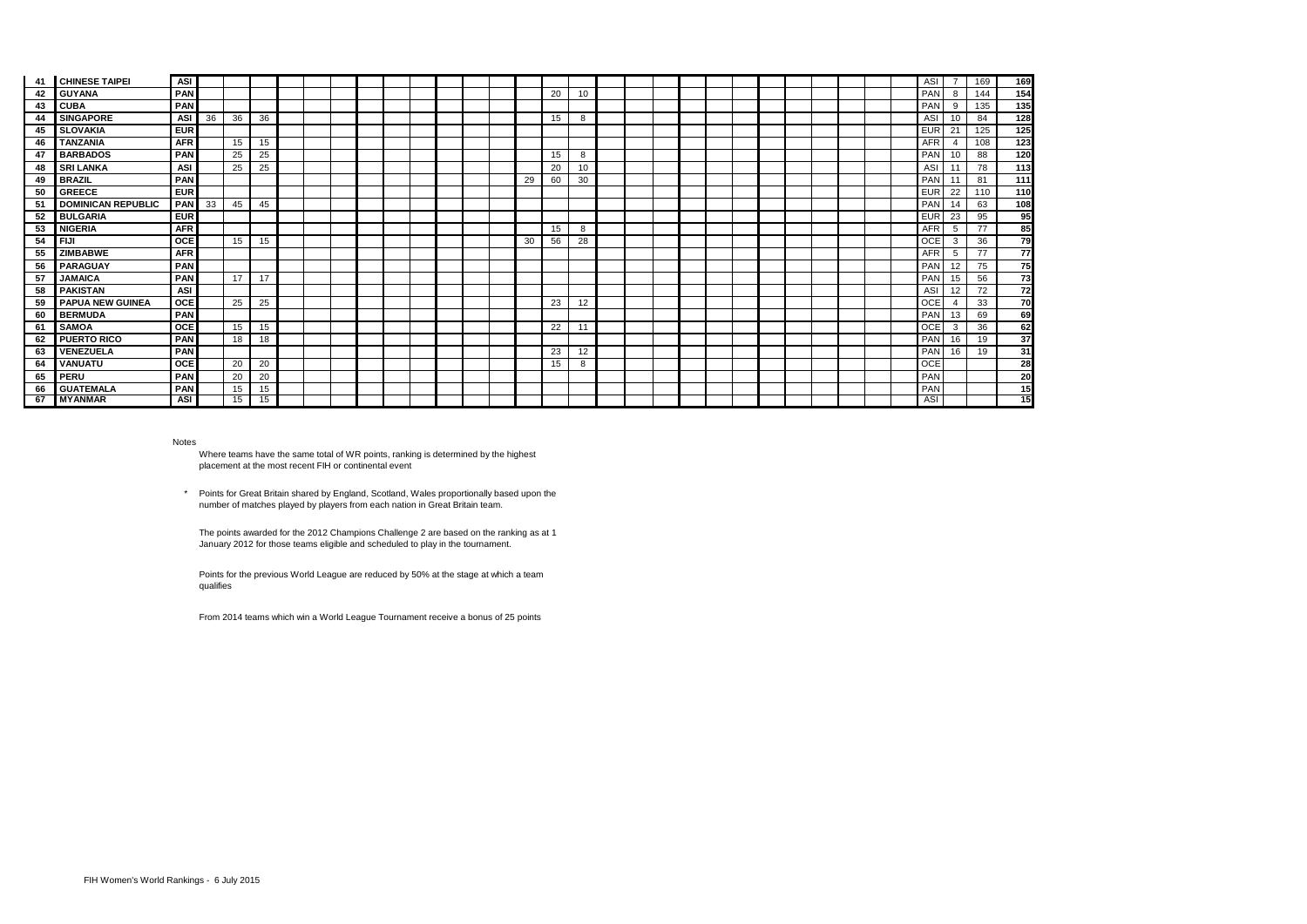

#### *IMPORTANT NOTE*

#### *NOTE: The ranking points allocated to each country are to establish Continental Ranking ONLY. Separate points*

*are then allocated to each country based upon the weightings fixed for each CF* 

### **AFRICAN HOCKEY FEDERATION (WOMEN)**

|                   |                |            | 2013       |          |            | 2011                                         |     |                  |
|-------------------|----------------|------------|------------|----------|------------|----------------------------------------------|-----|------------------|
| <b>CF Ranking</b> | <b>Country</b> |            |            |          |            | <b>African Olympic Qualifying Tournament</b> |     | <b>Total Pts</b> |
|                   |                | Rank       | <u>, w</u> | 100%     | Rank       |                                              | 50% |                  |
|                   | <b>RSA</b>     |            | 563        | 563      |            | 563                                          | 281 | 844              |
|                   | GHA            |            | 210        | 210      |            | 117                                          | 59  | 269              |
|                   | <b>KEN</b>     |            | 117        | 117<br>. |            | 210                                          | 105 | 222              |
|                   | <b>TAN</b>     |            | 108        | 108      | <b>DNP</b> |                                              |     | 108              |
|                   | ZIM            | <b>DNP</b> |            |          |            | 108                                          |     |                  |

### **ASIAN HOCKEY FEDERATION (WOMEN)**

| 2013<br>2011 |                              |      |            |                                              |     |                  | 2013              |            |                   | 2010             |      |            |                    |          |                  |
|--------------|------------------------------|------|------------|----------------------------------------------|-----|------------------|-------------------|------------|-------------------|------------------|------|------------|--------------------|----------|------------------|
|              | <b>Africa Cup of Nations</b> |      |            | <b>African Olympic Qualifying Tournament</b> |     | <b>Total Pts</b> | <b>CF Ranking</b> | Country    |                   | <b>Asian Cup</b> |      |            | <b>Asian Games</b> |          | <b>Total Pts</b> |
| <u>lank</u>  | Pts                          | 100% | Rank       | Pts                                          | 50% |                  |                   |            | Rank              | <b>Pts</b>       | 100% | Rank       | <b>Pts</b>         | 50%      |                  |
|              | 563                          | 563  |            | 563                                          | 281 | 844              |                   | <b>JPN</b> |                   | 750              | 750  |            | 650                | 325      | 1075             |
| $\sim$<br>∠  | 210                          | 210  |            | 117                                          | 59  | 269              |                   | <b>KOR</b> |                   | 700              | 700  |            | 700                | 350      | 1050             |
| 3            | 117                          | 117  |            | 210                                          | 105 | 222              | -5                | <b>CHN</b> |                   | 600              | 600  |            | 750                | 375      | 975              |
| 4            | 108                          | 108  | <b>DNP</b> |                                              |     | 108              |                   | <b>IND</b> | 3                 | 650              | 650  |            | 600                | 300      | 950              |
| DNP          |                              |      |            | 108                                          | 54  | 54               |                   | MAS        |                   | 330              | 330  |            | 330                | 165      | 495              |
|              |                              |      |            |                                              |     |                  |                   | KAZ        | 6                 | 188              | 188  |            | 188                | 94       | 281              |
|              |                              |      |            |                                              |     |                  |                   | <b>TPE</b> |                   | 169              | 169  |            | 150                | $\sim$   | 244              |
|              |                              |      |            |                                              |     |                  |                   | <b>HKG</b> | 8                 | 150              | 150  |            | 90                 | 45       | 195              |
|              |                              |      |            |                                              |     |                  |                   | THA        | 9                 | 90               | 90   | ĸ.         | 169                | 84       | 174              |
|              |                              |      |            |                                              |     |                  | 10                | <b>SIN</b> | 11                | 78               | 78   | 10         | 84                 | 42       | 120              |
|              |                              |      |            |                                              |     |                  | 11                | SRI        | 10                | 84               | 84   | <b>DNP</b> |                    | $\Omega$ | 84               |
|              |                              |      |            |                                              |     |                  | 12                | <b>PAK</b> | $12 \overline{ }$ | 72               | 72   | <b>DNP</b> |                    |          | 72               |

### **OCEANIA HOCKEY FEDERATION (WOMEN)**

|      | 2013                        |      |      | <u> 2011</u> |     |                  |                   |                |            | 2013               |            |      |            |     |           |
|------|-----------------------------|------|------|--------------|-----|------------------|-------------------|----------------|------------|--------------------|------------|------|------------|-----|-----------|
|      | <b>European Nations Cup</b> |      |      |              |     | <b>Total Pts</b> | <b>CF Ranking</b> | <b>Country</b> |            | <b>Oceania Cup</b> |            |      |            |     | Total Pts |
| Rank | -15                         | 100% | Rank | ۲ıs          | 50% |                  |                   |                | Rank       |                    | 100%       | Ranl |            | 50% |           |
|      | 750                         | 750  |      | 700          | 350 | 1100             |                   | AUS            |            | 750                | 750        |      | 700        | 350 |           |
|      | 700                         | 700  |      | 650          | 325 | 1025             |                   | NZL            |            | 700                | 700<br>`∪∪ |      | 750        | 375 |           |
|      | 650                         | 650  |      | 750          | 375 | 1025             |                   | SAM            |            | ັບເ                | $\sim$     |      | 20<br>ັບ   | 15  |           |
|      | 600                         | 600  |      | 550          | 275 | 875              |                   | <b>PNG</b>     |            | JJ.                | ູບ         |      | າາ<br>- აა | 47  |           |
|      | 550                         | 550  |      | 600          | 300 | 850              |                   | FI.            | <b>DNP</b> |                    |            |      | 36         | 18  |           |

### **PAN AMERICAN HOCKEY FEDERATION (WOMEN)**

|                   |                |      | 2013                    |      |                | 2011                      |     |                  |
|-------------------|----------------|------|-------------------------|------|----------------|---------------------------|-----|------------------|
| <b>CF Ranking</b> | <b>Country</b> |      | <b>Pan American Cup</b> |      |                | <b>Pan American Games</b> |     | <b>Total Pts</b> |
|                   |                | Rank | <b>Pts</b>              | 100% | Rank           | <b>Pts</b>                | 50% |                  |
| 1                 | <b>ARG</b>     | 1    | 750                     | 750  | 2              | 700                       | 350 | 1100             |
| 2                 | <b>USA</b>     | 2    | 700                     | 700  | 1              | 750                       | 375 | 1075             |
| 3                 | CAN            | 3    | 390                     | 390  | $\overline{4}$ | 300                       | 150 | 540              |
| 4                 | CHI            | 4    | 300                     | 300  | 3              | 390                       | 195 | 495              |
| 5                 | <b>MEX</b>     | 5    | 275                     | 275  | 6              | 180                       | 90  | 365              |
| 6                 | URU            | 6    | 180                     | 180  | 9              | 135                       | 68  | 248              |
| 7                 | πο             | 7    | 162                     | 162  | 7              | 162                       | 81  | 243              |
| 8                 | <b>GUY</b>     | 8    | 144                     | 144  | 10             | 88                        | 44  | 188              |
| 9                 | <b>CUB</b>     |      |                         |      | 5              | 275                       | 138 | 138              |
| 10                | <b>BAR</b>     |      |                         |      | 8              | 144                       | 72  | 72               |
| 11                | <b>BRA</b>     |      |                         |      | 11             | 81                        | 41  | 41               |
| 12                | <b>PAR</b>     |      |                         |      | 12             | 75                        | 38  | 38               |
| 13                | <b>BER</b>     |      |                         |      | 13             | 69                        | 34  | 34               |
| 14                | <b>DOM</b>     |      |                         |      | 14             | 63                        | 31  | 31               |
| 15                | <b>JAM</b>     |      |                         |      | 15             | 56                        | 28  | 28               |
| 16                | <b>PUR</b>     |      |                         |      | 16             | 19                        | 10  | 10               |
| 16                | VEN            |      |                         |      | 16             | 19                        | 10  | 10               |

### **EUROPEAN HOCKEY FEDERATION (WOMEN)**

|                   |            | 2013            |                             |          |                          | 2011                        |     |                  |                   |                  |      | 2013                                          |      |          | 2011                      |     |                  |
|-------------------|------------|-----------------|-----------------------------|----------|--------------------------|-----------------------------|-----|------------------|-------------------|------------------|------|-----------------------------------------------|------|----------|---------------------------|-----|------------------|
| <b>CF Ranking</b> | Country    |                 | <b>European Nations Cup</b> |          |                          | <b>European Nations Cup</b> |     | <b>Total Pts</b> | <b>CF Ranking</b> | Country          |      | <b>Oceania Cup</b>                            |      |          | <b>Oceania Cup</b>        |     | <b>Total Pts</b> |
|                   |            | Rank            | <b>Pts</b>                  | 100%     | Rank                     | <b>Pts</b>                  | 50% |                  |                   |                  | Rank | <b>Pts</b>                                    | 100% | Rank     | <b>Pts</b>                | 50% |                  |
|                   | <b>GER</b> |                 | 750                         | 750      | $\overline{2}$           | 700                         | 350 | 1100             |                   | <b>AUS</b>       |      | 750                                           | 750  |          | 700                       | 350 | 1100             |
|                   | ENG*       | 2               | 700                         | 700      | 3                        | 650                         | 325 | 1025             | $\overline{2}$    | <b>NZL</b>       | 2    | 700                                           | 700  |          | 750                       | 375 | 1075             |
| $NED^*$           |            | 3               | 650                         | 650      |                          | 750                         | 375 | 1025             | 3                 | SAM              | 3    | 36                                            | 36   |          | 30                        | 15  | 51               |
| <b>BEL</b>        |            |                 | 600                         | 600      | 5                        | 550                         | 275 | 875              |                   | <b>PNG</b>       |      | 33                                            | 33   |          | 33                        | 17  | 50               |
| <b>ESP</b>        |            | 5               | 550                         | 550      | $\boldsymbol{\varDelta}$ | 600                         | 300 | 850              |                   | - FIJ            | DNP  |                                               |      | 3        | 36                        | 18  | <sup>18</sup>    |
| IRL               |            |                 | 450                         | 450      | 6                        | 500                         | 250 | 700              |                   |                  |      |                                               |      |          |                           |     |                  |
| SCO               |            | 6               | 500                         | 500      | $\mathbf{Q}$             | 375                         | 188 | 688              |                   |                  |      | <b>PAN AMERICAN HOCKEY FEDERATION (WOMEN)</b> |      |          |                           |     |                  |
|                   | BLR*       | 8               | 400                         | 400      | 10                       | 350                         | 175 | 575              |                   |                  |      |                                               |      |          |                           |     |                  |
| $ITA*$            |            | 9               | 375                         | 375      | 8                        | 400                         | 200 | 575              |                   |                  |      | 2013                                          |      |          | 2011                      |     |                  |
| AZE               |            | 11              | 325                         | 325      | $\rightarrow$            | 450                         | 225 | 550              | <b>CF Ranking</b> | Country          |      | <b>Pan American Cup</b>                       |      |          | <b>Pan American Games</b> |     | <b>Total Pts</b> |
| POL               |            | 10 <sup>1</sup> | 350                         | 350      | 14                       | 250                         | 125 | 475              |                   |                  | Rank | <b>Pts</b>                                    | 100% | Rank     | <b>Pts</b>                | 50% |                  |
| <b>FRA</b>        |            | 12              | 300                         | 300      | 12                       | 300                         | 150 | 450              |                   | <b>ARG</b>       |      | 750                                           | 750  | ົ        | 700                       | 350 | 1100             |
| UKR*              |            | 14              | 250                         | 250      | 13                       | 275                         | 138 | 388              | 2                 | <b>USA</b>       | 2    | 700                                           | 700  |          | 750                       | 375 | 1075             |
| RUS*              |            | 15              | 225                         | 225      | 11                       | 325                         | 163 | 388              | 3                 | CAN              | 3    | 390                                           | 390  |          | 300                       | 150 | 540              |
| AUT               |            | 13              | 275                         | 275      | 18                       | 170                         | 85  | 360              |                   | CHI              |      | 300                                           | 300  | ্ব       | 390                       | 195 | 495              |
| LTU               |            | 16              | 200                         | 200      | 17                       | 185                         | 93  | 293              | 5                 | <b>MEX</b>       |      | 275                                           | 275  | <b>6</b> | 180                       | 90  | 365              |
| WAL               |            | 17              | 185                         | 185      | 16                       | 200                         | 100 | 285              | 6                 | <b>URU</b>       |      | 180                                           | 180  | $\Omega$ | 135                       | 68  | 248              |
| SUI               |            | 19              | 155                         | 155      | 15                       | 225                         | 113 | 268              |                   | $\overline{110}$ |      | 162                                           | 162  |          | 162                       | 81  | 243              |
| CZE               |            | 18              | 170                         | 170      | 19                       | 155                         | 78  | 248              | 8                 | <b>GUY</b>       | 8    | 144                                           | 144  | 10       | 88                        | 44  | 188              |
| <b>TUR</b>        |            | 20              | 140                         | 140      | 20                       | 140                         | 70  | 210              | 9                 | <b>CUB</b>       |      |                                               |      |          | 275                       | 138 | 138              |
| SVK               |            | 21              | 125                         | 125      | 21                       | 125                         | 63  | 188              | 10                | <b>BAR</b>       |      |                                               |      | R        | 144                       | 72  | 72               |
| <b>GRE</b>        |            | 22              | 110                         | 110      | <b>DNP</b>               |                             |     | 110              | 11                | <b>BRA</b>       |      |                                               |      | 11       | 81                        | 41  | 41               |
| <b>BUL</b>        |            | <b>DNP</b>      |                             | $\Omega$ | 22                       | 110                         | 55  | 55               | 12                | PAR              |      |                                               |      | 12       | 75                        | 38  | 38               |

\* Where points are equal for 4-year cycle, team with most recent best result at CF Championships is ranked higher.